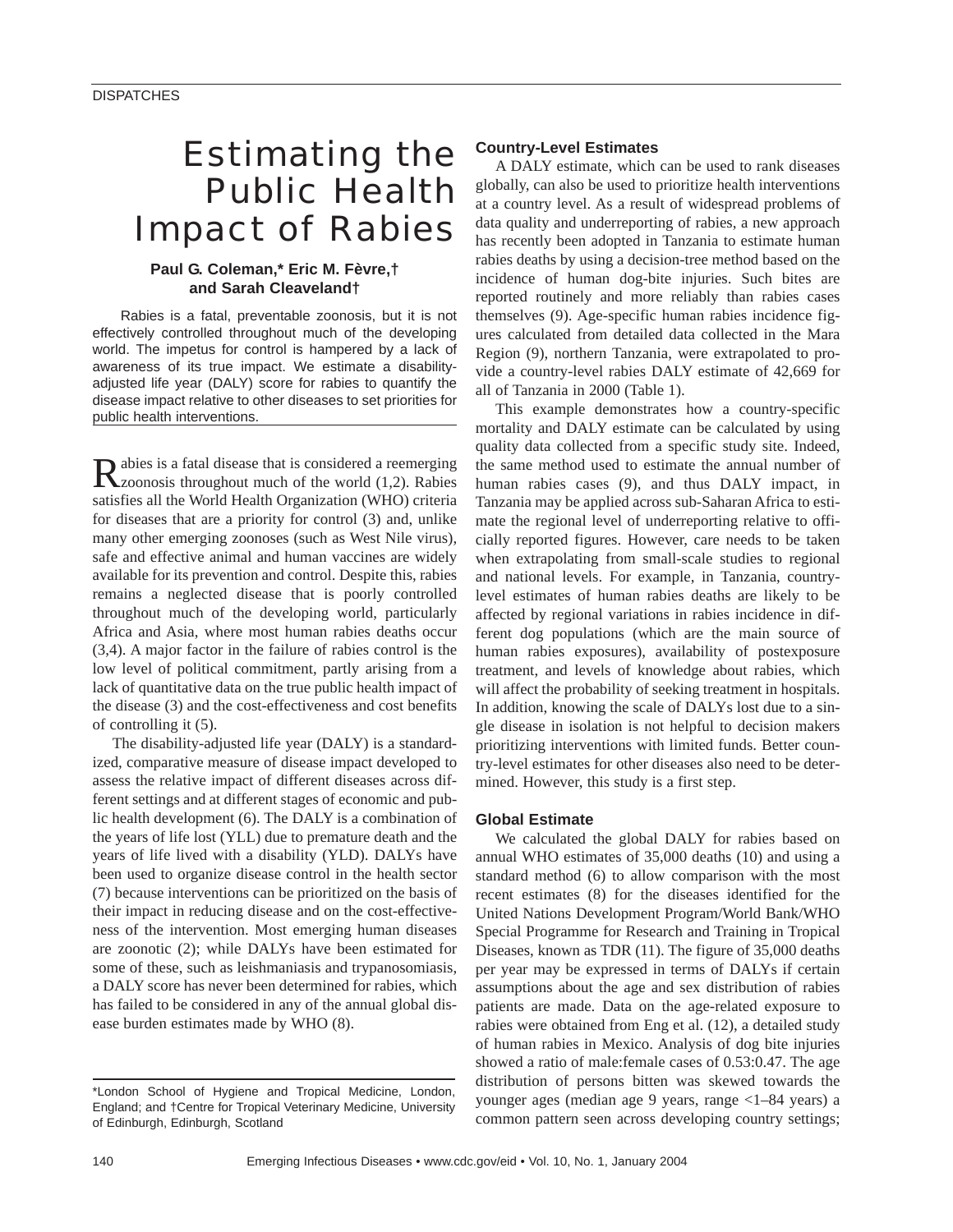|                                 | Table 1. Estimates of the DALY impact of human rabies in |
|---------------------------------|----------------------------------------------------------|
| Tanzania in 2000 <sup>a,b</sup> |                                                          |

| Age group $(y)$                                   | Rabies cases |
|---------------------------------------------------|--------------|
| $0 - 4$                                           | 10,986       |
| $5 - 14$                                          | 14,504       |
| $15 - 44$                                         | 13,876       |
| $45 - 59$                                         | 1,497        |
| $60+$                                             | 1,807        |
| All ages                                          | 42.669       |
| <sup>a</sup> DALY, disability-adjusted life year. |              |

<sup>b</sup>The DALY estimates were based on the estimated incidence of human deaths for Tanzania as reported by Cleaveland et al. (9).

60% of cases occurred in the 0- to 12-year age range, 10% in the 13- to 19-year range, and 30% in the >20 age range.

When these age and sex distributions of patients are used, an annual impact of 35,000 human rabies deaths equates to approximately 1.16 million DALYs. This estimated DALY impact is conservative because it considers only the YLL component and does not takes into account YLDs resulting from the illness associated with the trauma of animal bites and postexposure therapy, if available.

A total of 1.16 million DALYs places rabies just behind trachoma, slightly above onchocerciasis, and well above dengue (Table 2). This estimate shows rabies to be an important disease in terms of DALYs if the WHO figures reflect the true public health situation. However, unlike other zoonoses in the DALY ranking system**,** human rabies is fully preventable by disease control aimed at the animal reservoir. All 1.16 million DALYs could, in theory, be averted through veterinary interventions.

Although the above DALY figure gives a useful indication of the global DALY for rabies, the true global incidence (and hence DALY) of human rabies is difficult to assess because rabies is often inconsistently reported. For example, the 1996 World Survey of Rabies (10) recorded a total of 33,212 rabies deaths worldwide (of which 30,000

| Table 2. The global DALY scores for rabies and other selected<br>diseases <sup>a,b</sup> |                            |
|------------------------------------------------------------------------------------------|----------------------------|
| Disease                                                                                  | Total DALYs lost (x 1,000) |
| Malaria                                                                                  | 42,280                     |
| <b>Tuberculosis</b>                                                                      | 36,040                     |
| Lymphatic filariasis                                                                     | 5.644                      |
| Leishmaniasis                                                                            | 2,357                      |
| <i>Schistosomiasis</i>                                                                   | 1,760                      |
| Trypanosomiasis                                                                          | 1,598                      |
| Rabies                                                                                   | 1,160                      |
| Onchocerciasis                                                                           | 987                        |
| Chagas                                                                                   | 649                        |
| Dengue                                                                                   | 653                        |
| Leprosy                                                                                  | 177                        |

 $^{a}$ DALY, disability-adjusted life year.

<sup>b</sup>The DALY score for rabies was based on official World Health Organization (WHO) figures (10). The other listed diseases constitute the official DALY score in 2001 for the priority diseases in the TDR (United Nations Development Program/World Bank/WHO Special Programme for Research and Training in Tropical Diseases) portfolio (8).

were reported by India), while only 1,326 were reported in 1991 (when India reported only 34) (13). Although rabies is known to be grossly underreported in most developing countries, the degree of underreporting is difficult to assess. However, recent studies from Tanzania indicate that human rabies deaths may be up to 100 times higher than officially reported (9), with an estimated incidence of human rabies similar to that recorded during active surveillance studies (14). More country-level estimates of underreporting, using methods similar to that developed for Tanzania (9), need to be conducted to provide more reliable figures of the true global scale of human rabies. However, even if the 35,000 estimated human rabies cases were more than double the true global figure, the DALY impact attributable to rabies would still be comparable to that of dengue fever, which is recognized by TDR as a major public health threat throughout the tropics.

### **Conclusions**

The value of providing a quantitative estimate of disease impact due to rabies, even with the inaccuracies of existing case data, should not be underestimated. Rabies is often perceived as a rare or insignificant disease of humans in developing countries; this perception has been a major factor hampering the development of disease control initiatives. Furthermore, control of rabies is often seen as the responsibility of veterinary authorities, but demonstration of the public health importance of rabies and the benefits of disease control to the public health authorities (both in terms of DALYs saved and reduced costs of postexposure treatment) will encourage involvement of the health sector in control efforts. Integration of medical and veterinary sectors is likely to be crucial for effective disease control, as shown by the success of recent rabies control programs in Central and South America, where medical authorities have taken a lead role in implementing mass dog vaccination programs (15).

This first estimate of a global DALY score for rabies, together with the Tanzania-specific example, indicates that the disease exerts a considerable public health impact, exceeding other prominent diseases that currently achieve a higher priority for disease control. Furthermore, the human disease effects of rabies could be eliminated through vaccination of animal reservoirs by using technologies and methods that are available and accessible.

#### **Acknowledgments**

We thank Magai Kaare, Seif Luwongo, and Paul Tiringa for collecting dog bite injury data in Tanzania.

P.G.C. and E.M.F. are funded by the U.K. Department of International Development. S.C. was supported by a Wellcome Trust Fellowship in Tropical Medicine.